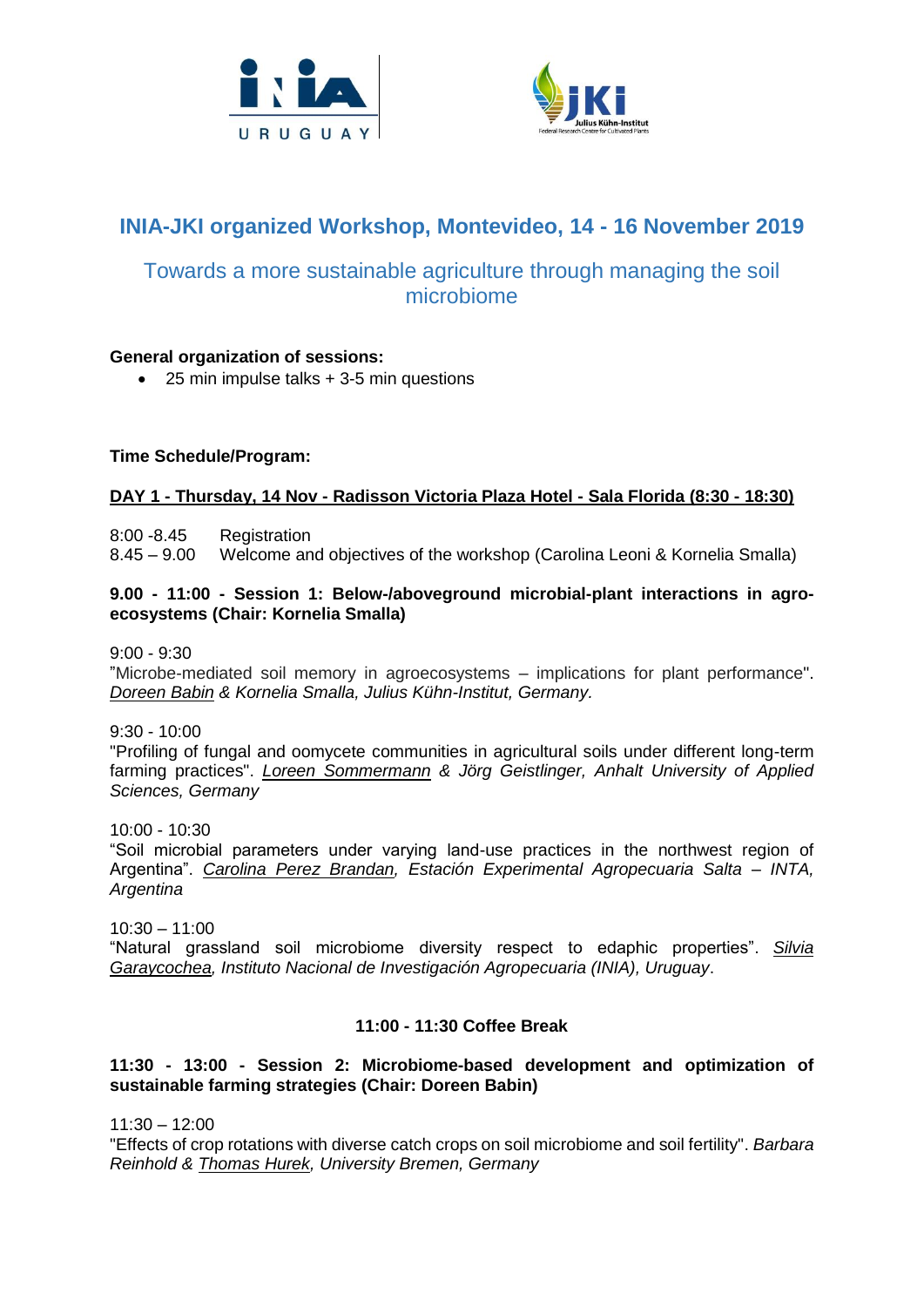



12:00 - 12:30

"Impact of reduced tillage and organic fertilization on soil microbiome in vegetable farming systems". *Victoria Cerecetto & Carolina Leoni, Instituto Nacional de Investigación Agropecuaria (INIA), Uruguay* 

12:30 – 13:00

"Effects of biological amendments on soil microbial community". *Natalia Bajsa, Instituto de Investigaciones Biológicas Clemente Estable (IIBCE), Uruguay*

## **13:00 – 14:30 – Lunch (not included)**

#### **14:30 – 16:00 - Session 3: Risk assessment for soils with long-term agricultural land use history (Chair: Silvia Garaycochea)**

 $14:30 - 15:00$ 

"Soil aggregation - Nexus between soil microbiome and management". *Cordula Vogel & Karsten Kalbitz, Technical University Dresden, Germany*

15:00 – 15:30

"Connected pore space controls the efficiency of nitrogen use by the soil microbiome". *Andy Neal, Rothamsted Research, UK*

15:30 – 16:00

"Tillage and no-tillage effects on prokaryote communities, soil physiology, lipidic profiles and soil aggregation in semi-arid soils in Argentina". *Luis Gabriel Wall, CONICET, Universidad Nacional de Quilmes, Argentina*

## **16:00 - 16:30 Coffee Break**

#### **16:30 - 18:30 - Session 4: Towards plant probiotics - Improvement of the efficiency of existing and development of new inoculant-based solutions (Chair: Natalia Bajsa)**

16:30 - 17:00

"Challenges of inoculated PGPB to survive associated to rice plants". *Ana Fernandez & Lucía Ferrando, Facultad de Química (UDELAR), Uruguay*

17:00 - 17:30

"Soil type dependent rhizosphere competence and biocontrol activity of two bacterial inoculants and their effect on the rhizosphere microbial community of field-grown crops". *Rita Grosch, IGZ Großbeeren, Germany*

17:30 - 18:00

"Microbial biostimulants: rhizocompetence, plant beneficial activity and effects on the indigenous microbial community in the rhizosphere". *Kornelia Smalla, Julius Kühn-Institut, Germany*

18:00 – 18:30

"Biocontrol in sweet potato", *Diogo de Azevedo Jurelevicius, Federal University of Rio de Janeiro (UFRJ), Brazil*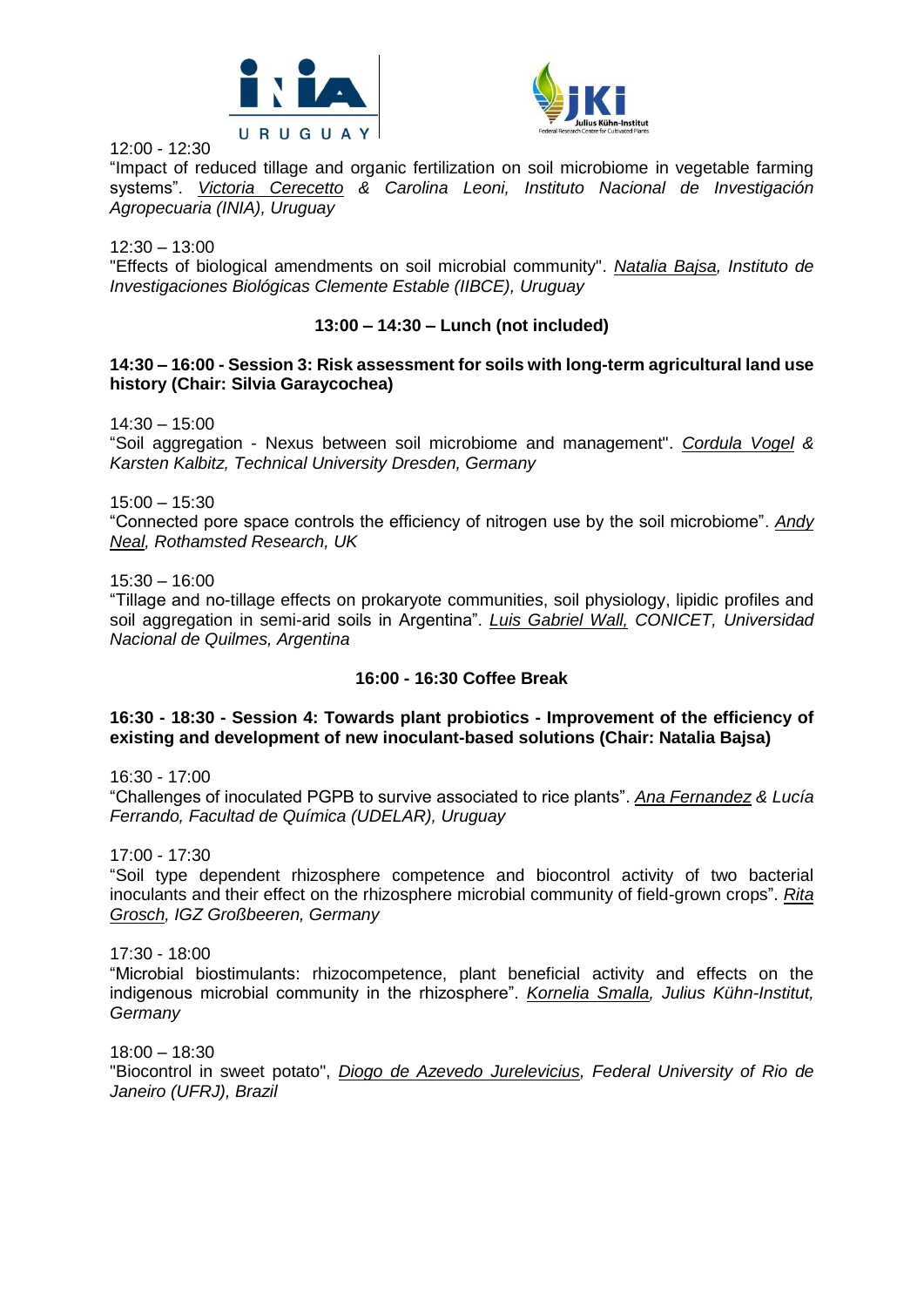



## **DAY 2 - Friday, 15 Nov - INIA Las Brujas, Canelones (8:00 - 17:30)**

8:00 - departure from Radisson Victoria Plaza Hotel to INIA 9:00 - 10:00 - Welcome to INIA Las Brujas and visit of the field experiment (Carolina Leoni, Juan Carlos Gilsanz)

#### **10:00 - 10:30 Coffee Break**

#### **10:30 - 12:30 - Session 5: New strategies to harness the potential of soil and plant microbiomes (Chair: Silvia Garaycochea)**

10:30 - 11:00

"Bioinformatic tools for metagenomics and taxonomic profiling of soil microbial communities". *Pablo Fresia, Institut Pasteur-Montevideo, Uruguay*

11:00 - 11:30

"Amazonian Dark Earth: The role of biochar to sustain microbial biodiversity and biodegradation". *Siu Mui Tsai, CENA-USP, Brazil*

 $11:30 - 12:00$ 

"Relevance of rhizosphere processes at field scale – a road map based on imaging techniques". *Doris Vetterlein, Helmholtz Centre of Environmental Research (UFZ), Germany*

12:00 – 12:30

"Exploring the bacterial endophytic microbiome as a source of bioinoculants for crops". *Cecilia Taulé & F. Batistoni, Instituto de Investigaciones Biológicas Clemente Estable (IIBCE), Uruguay*

12:30 – 13:00

"Analysing the plant microbiome for managing pathogens and resistances". *Christina A. Müller Bogotá, Graz University of Technology, Austria*

## **13:00 - 14:00 Lunch (included)**

#### **14:00 - 15:30 - Session 6: Below-/aboveground microbial-plant interactions in agroecosystems (continued) (Chair: Ana Fernandez)**

14:00 – 14:30

"From seeds to roots: understanding how microbes interact with barley". *Viviane Radl & Michael Schloter, Helmholtz Zentrum München, Germany*

14:30 – 15:00

"Deciphering the etiology of apple replant disease". *Kornelia Smalla, Julius Kühn-Institut, & Doris Vetterlein, Helmholtz Centre of Environmental Research, Germany*

15:00 – 15:30

"Soil-derived microbial consortia and their eco-enzymological roles in the degradation of agricultural residues". *Diego Javier Jiménez Avella, UNIANDES, Colombia.*

## **15:30 - 16:00 Coffee break**